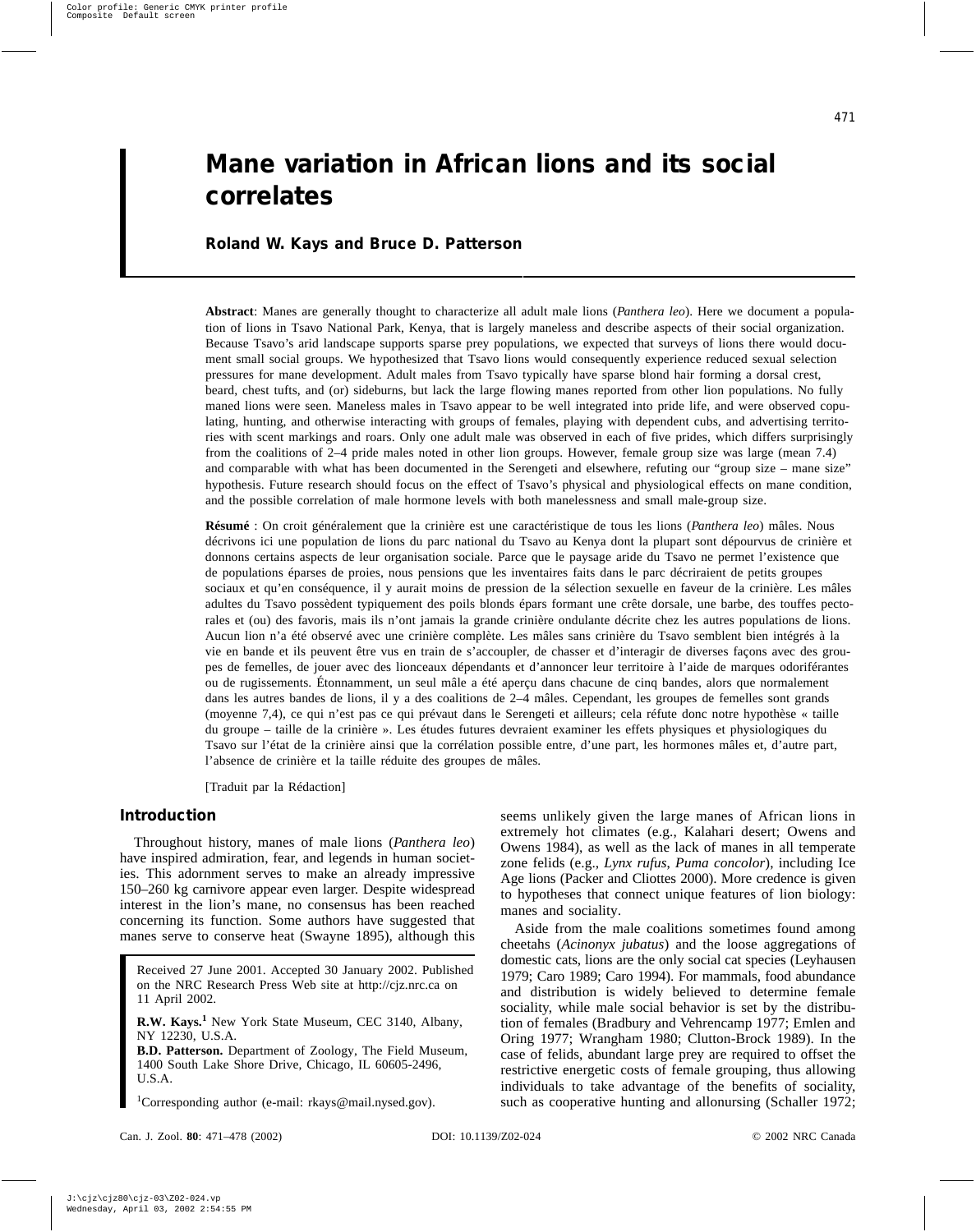Caro 1989; Stander and Albon 1993; Harvey and Kat 2000). This condition is best met in African lions, which regularly hunt prey larger than themselves and live in groups of 2–11 breeding females ("prides") that are courted and defended by 2–4 males. Competition between male coalitions (and even within them; Packer and Pusey 1982) for access to prides is fierce and territorial fights are sometimes to the death (Iwago 1995). Both lion pride size and density are correlated with prey abundance (Van Orsdol et al. 1985).

Within this social organization, the mane might serve as intimidation, advertisement, and (or) physical protection. The manes of residents may deter trespassers and intimidate nomadic males contemplating a takeover attempt on a pride by serving as a visual signal of a territorial male's control of a particular area. Females may be more likely to subordinate themselves to males with impressive manes and (or) might select males based on their mane condition. Finally, some have proposed that the mane offers physical protection to the vital head and neck areas against the teeth and claws of competing males (Schaller 1972; Ewer 1973; Bertram 1978; Myers 1987).

The principal, or overriding, function of the mane remains unclear, because some of these social hypotheses are nonexclusive and there are few data available to test them against each other. The selective pressures favoring manes must be strong, however, because numerous costs are apparent. In addition to the maintenance costs of growing the hair, the extra insulation may entail thermoregulatory costs for individuals in hot areas (Guggisberg 1961). Furthermore, by exaggerating its size, manes also make lions more conspicuous to potential prey and other territorial males (Schaller 1972). Finally, the long flowing mane hair may make it difficult for males to negotiate the thorns and brambles of thick bush habitat while pursuing prey (Pease 1914; Johnson 1924).

Not all modern African lions have full dark manes, and maneless males have periodically been reported (Selous 1908; Schaller 1973; Hunter 1999). Less is written about Asiatic lions (*Panthera leo persica*); although surviving animals in India have small manes compared with many African males, no modern specimens appear to be completely maneless, and extinct populations from Asia Minor apparently had large manes (Pocock 1930; Mazak 1964). Comparing the ecology and social life of maned and maneless lions may shed light on the evolutionary significance of the mane, yet little is known about maneless lions. Most reports of maneless lions have been from thick bush or arid habitat, while most long term lion research projects have focused on lions living in open grassland (Smuts et al. 1978; Packer et al. 1988; Mills and Shenk 1992). Furthermore, reports of maneless lions can easily be written off as aberrant (e.g., Elliot 1897). Studies of maned lion populations have documented maneless individuals that either were too young to have grown a full mane (Smuts et al. 1978) or had sustained an injury to their genitals that probably affected their hormone production (Pocock 1930; Denis 1964; Schaller 1973). Guggisberg (1961) describes a maned lion in Kenya losing its mane within months of being castrated.

However, recurring reports of maneless lions from the same location (e.g., Tsavo, Kenya; Lönnberg 1912; Patterson 1925; Schaller 1972) suggest that factors other than age and physical trauma must sometimes be involved, perhaps related to the differences in prey distribution between dry thorn scrub and fertile grasslands. Guthrie (1990) hypothesized that mane size should vary as a function of female group size, which in turn varies with prey abundance, creating a gradient of sexual selection pressure that grows with increasing abundance of large prey (attributing this hypothesis to studies by Clutton-Brock et al. (1982)). In contrast, less impressive mane condition, decreased size dimorphism, and smaller male coalition size should prevail in areas with smaller female groups. To test this hypothesis, we surveyed the lions of Tsavo National Park, to document the existence and frequency of maneless males and to compare the composition of their prides with those of "normal" populations. Maneless lions have been reported from Tsavo since Col. Patterson shot two infamous man-eaters in 1898 (Patterson 1914); both man-eaters were adult males and maneless. Tsavo encompasses a wide variety of arid and semi-arid savannas and bush and is thought to support low densities of major prey species (Leuthold and Leuthold 1976; Kahumbu et al. 1999). We predicted that low food abundance in Tsavo limits female lions to small groups. Male coalitions should consequently be smaller, or solitary males may dominate. Under these conditions, male lions may hunt more than typical pride males (Guthrie 1990; Funston et al. 1998), further increasing the costs of having a conspicuous mane. Additionally, the thick thorn scrub that blankets Tsavo may add to the costs of having a mane by restricting movement and (or) pulling hair out, while the hot dry climate may add to the thermoregulatory and water-balance costs. With waxing costs and waning social benefits, Tsavo males should have reduced or absent manes.

## **Methods**

## **Study site**

Lions were surveyed from September to December of 1999 in Tsavo East and Tsavo West National Parks, with a focus in an area of about  $4150 \text{ km}^2$  in Tsavo East, south of the Galana River (ca. 3°15′S, 38°45′E). Surveys were focused around water sources, where prey and predators are most concentrated in the dry season. Mean annual rainfall varies locally between 250 and 500 mm, with most falling in one of two rainy seasons (March–May or November–December). The habitat is a dynamic mixture of *Acacia–Commiphora* woodland, open bush, and grassland that has changed over time in tune with changes in rainfall, fire frequency, and elephant populations, generally becoming more open savanna in recent decades (Leuthold 1996). During our field studies, areas south of the Voi River were predominantly grassland, while the land between the Voi and Galana rivers were dominated by thick thornbush. Woodlands were present along some rivers and in various parts of Tsavo West that we did not survey intensively.

#### **Lion survey**

Tsavo lions were surveyed with a number of different methods. Thirty lion groups were encountered at random while driving through the park. Tour vans are common in Tsavo, especially along the Voi River, and information from their ranks helped us find an additional four lion groups. One group was found by following spoor on foot with the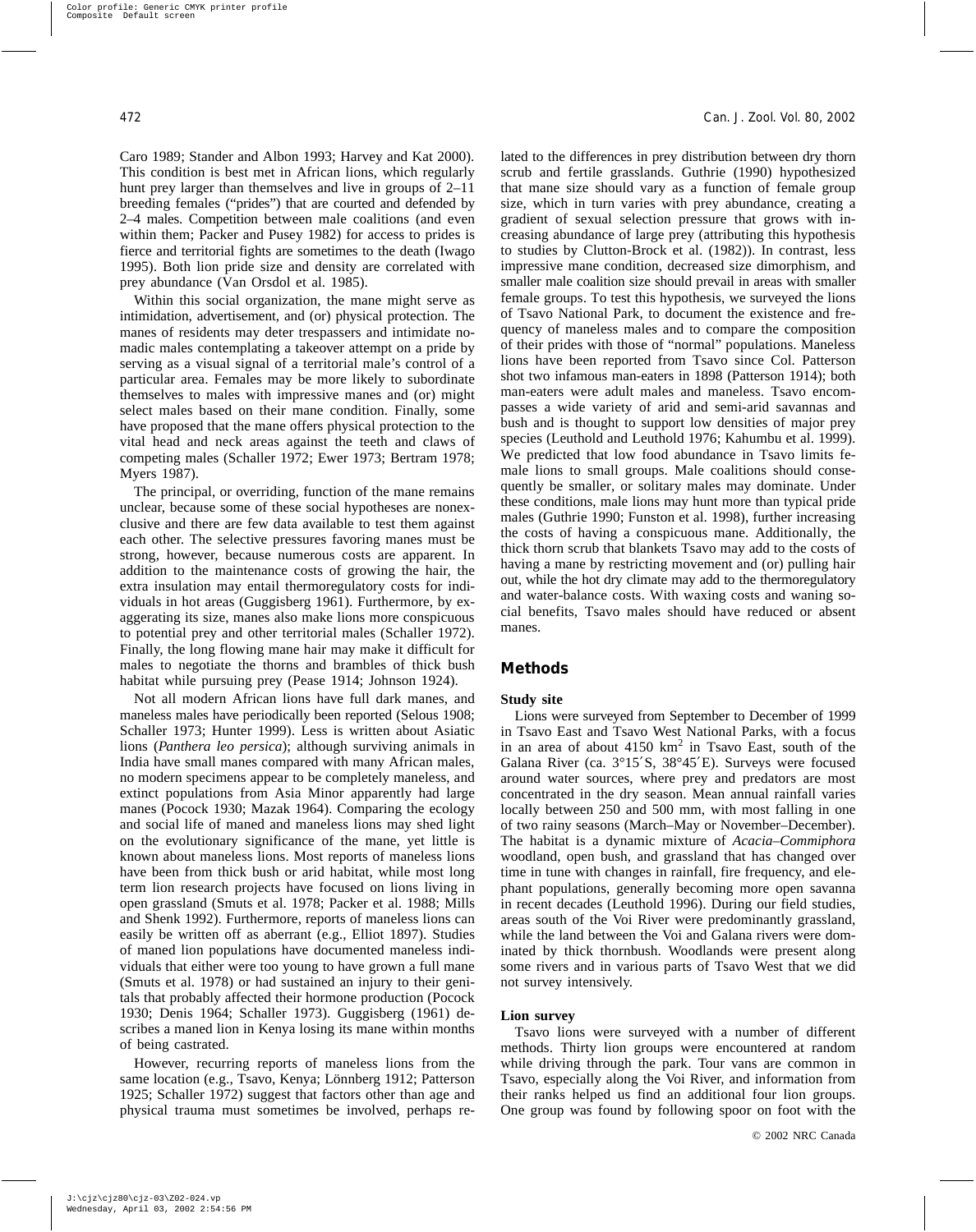

aid of Kenyan Wildlife Service rangers and trackers from a local Waliengulu community. A call-in method was adapted to find lions and lure them out of the bush, so they could be photographed, sexed, and aged (Smuts et al. 1977; Mills 1985; Ogutu and Dublin 1998). For short-range  $\langle$  <200 m) work, an audiotape was broadcast through a 15-W amplified speaker (SME PB-25 Mini-Vox, Mineroff Electronics, Elmont, N.Y.). To attract lions from farther away we used a more powerful but lower quality 35-W amplifier and speaker combination (speaker model BR-35, amplifier model SSA-60, Piyano, India). The play-back routine of Ogutu and Dublin (1998) was altered slightly to include three intervals of a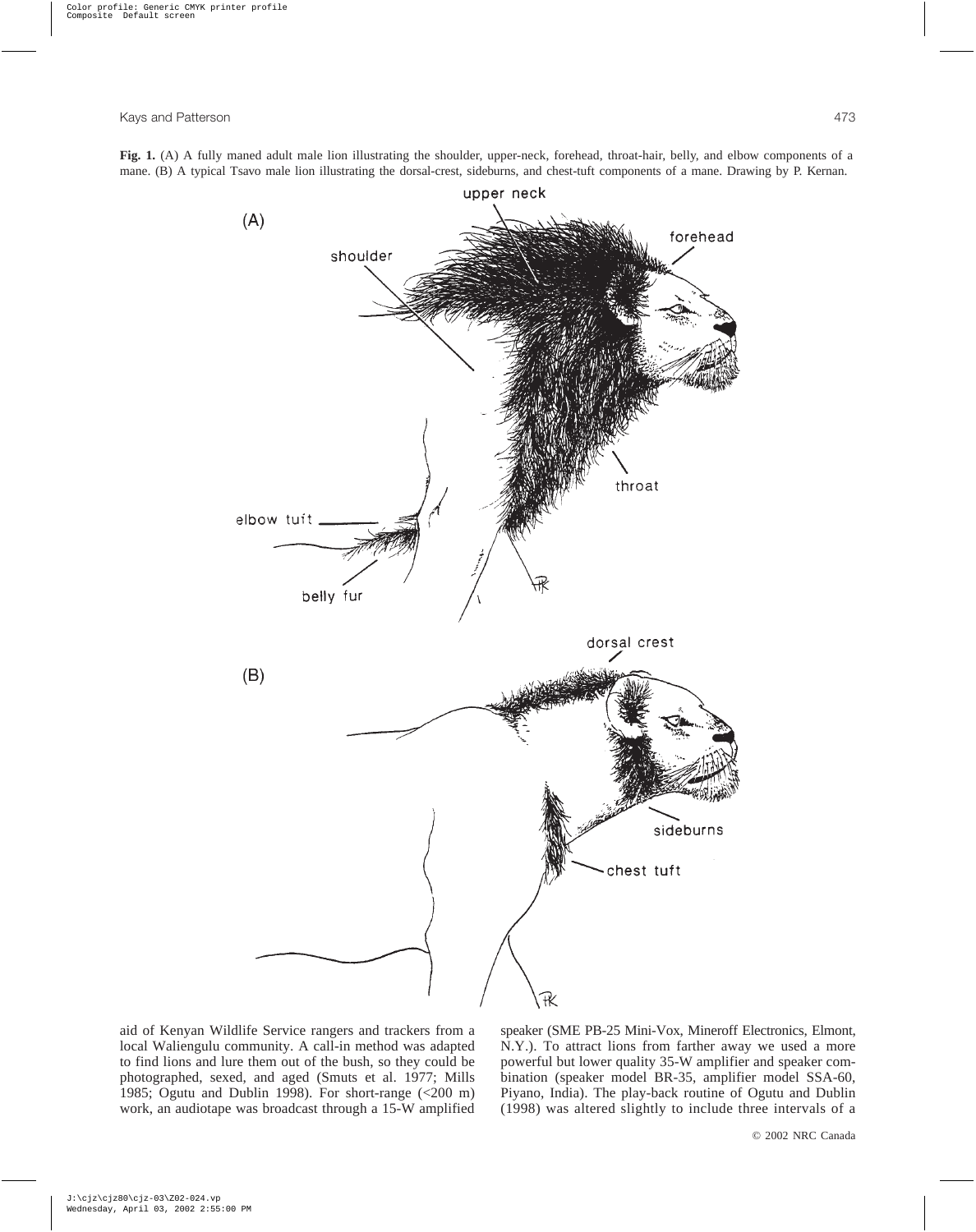| General location                 | Females      | Males          | Juveniles      | Unknown        | Total |
|----------------------------------|--------------|----------------|----------------|----------------|-------|
| Resident prides                  |              |                |                |                |       |
| Aruba                            | 8            |                | 2              |                | 11    |
| Kanderi                          | 6            |                | 3              |                | 10    |
| Sala                             | 10           |                | $\overline{c}$ |                | 13    |
| Satao                            | 9            | 1 <sup>a</sup> | $\overline{0}$ |                | 10    |
| Voi                              | 4            |                | 8              |                | 13    |
| Average                          | 7.4          | 1.0            | 3.0            |                | 11.4  |
| Nomadic groups or unknown status |              |                |                |                |       |
| Ashaka                           | $\mathbf{0}$ | 4              | $\overline{0}$ |                |       |
| Ndara                            | 3            | $\Omega$       | 1              |                |       |
| Chapeyu                          |              | $\Omega$       | $\overline{0}$ |                |       |
| Sobo                             |              |                |                | $\overline{c}$ |       |
| Satarub                          | 0            | 3              | 0              |                | 3     |
| Balguda                          |              |                | 0              |                | 2     |
| Maungu                           | 2            | $\Omega$       | 3              |                | 5     |
| Manyani                          |              |                |                | 6              | 6     |
| Nomadaruba                       |              |                | $\Omega$       |                | 2     |
| Total                            | 45           | 15             | 19             | 8              | 87    |

**Table 1.** Individual lions observed during the September–November dry season of 1999, including pride membership when known.

<sup>a</sup>We did not see the male of the Satao pride but have reliable reports from another biologist studying this pride that there was one male in the group (S. Andanje, personal communication).

**Table 2.** Number of sightings of the members of different prides and their attending males.

| Pride   | Total pride<br>sightings | Sightings of<br>pride male |
|---------|--------------------------|----------------------------|
| Aruba   | 17                       | 11                         |
| Kanderi | 5                        | 2                          |
| Sala    |                          |                            |
| Satao   |                          | $\Omega^a$                 |
| Voi     | 10                       | 8                          |

*a* We did not see the male of the Satao pride, but have reliable reports from another biologist studying this pride that there was one male in the group (S. Andanje, personal communication).

7-min broadcast followed by 3 min of silence. The tape was turned off once lions were sighted approaching the vehicle. Because lion densities were so low in most of the park, locations for call-ins were selected opportunistically, based on recent sightings by others or fresh footprints spotted in roadside dust.

Initially, a recording of lions squabbling over a kill (Cornell Library of Natural Sounds Catalogue No. 53435) and sounds of spotted hyenas (*Crocuta crocuta*) near a kill were used to attract lions. However, sounds from a competitive kill situation may intimidate some individuals, especially solitary females or females with young cubs (McComb 1992; McComb et al. 1993). Later, we obtained and used a more effective recording based on the vocalizations of a sick and dying young buffalo (*Syncerus caffer*) that attracted groups of all sizes and compositions and was apparently unbiased. Lions were photographed with a digital video camera (Sony TRV-900) and a SLR camera with a 300-mm lens. Using these images and field notes, we diagrammed facial whisker patterns and noted unique scars for individual identification (Pennycuick and Rudnai 1970).

To quantify the condition of a lion's mane, we divided the areas of a male lion's body into nine discrete areas where mane hair is known to grow (Fig. 1). We ranked each of these mane components on the hair length (1 = short, 3 = long), thickness (1 = thin, 3 = thick), and color (1 = blonde,  $3 = black$ ), and summed these ranks across components to get a total mane score for each individual. Absence of mane hair from a region scored a 0. Thus, a lion with a complete, long, thick, black mane would score 81, and a lion completely lacking a mane (e.g., most females) would score 0.

# **Results**

The buffalo-calf tape was tested as a lion attractant in areas known to contain lions on eight occasions. Lions approached the vehicle in seven of these tests. The group that did not respond was apparently chasing a zebra herd through thick scrub when we spotted them crossing the road and initiated the test. However, a group of nine lions left a partially  $(\sim 1/3)$  consumed buffalo carcass to approach the speakers. Six of the seven responding lion groups came close enough to the vehicle to allow photography and identification of individuals from scars and whisker patterns. One group stopped at the edge of cover 150 m from us, but did not flee when we approached them in the vehicle.

We identified 87 lions in Tsavo East National Park, including five well-defined prides near water sources (Table 1). The average number of females per pride was 7.4, but only one adult male was seen with each pride. The Aruba and Voi prides were seen most frequently (Table 2), and thus the group composition is probably most accurate in these cases. In addition, the Satao pride was being monitored by another biologist, who confirmed that our tally of nine females was accurate and that there was a single resident male. This male previously shared the pride with a second male that was subsequently gored and killed by a buffalo (S. Andanje, personal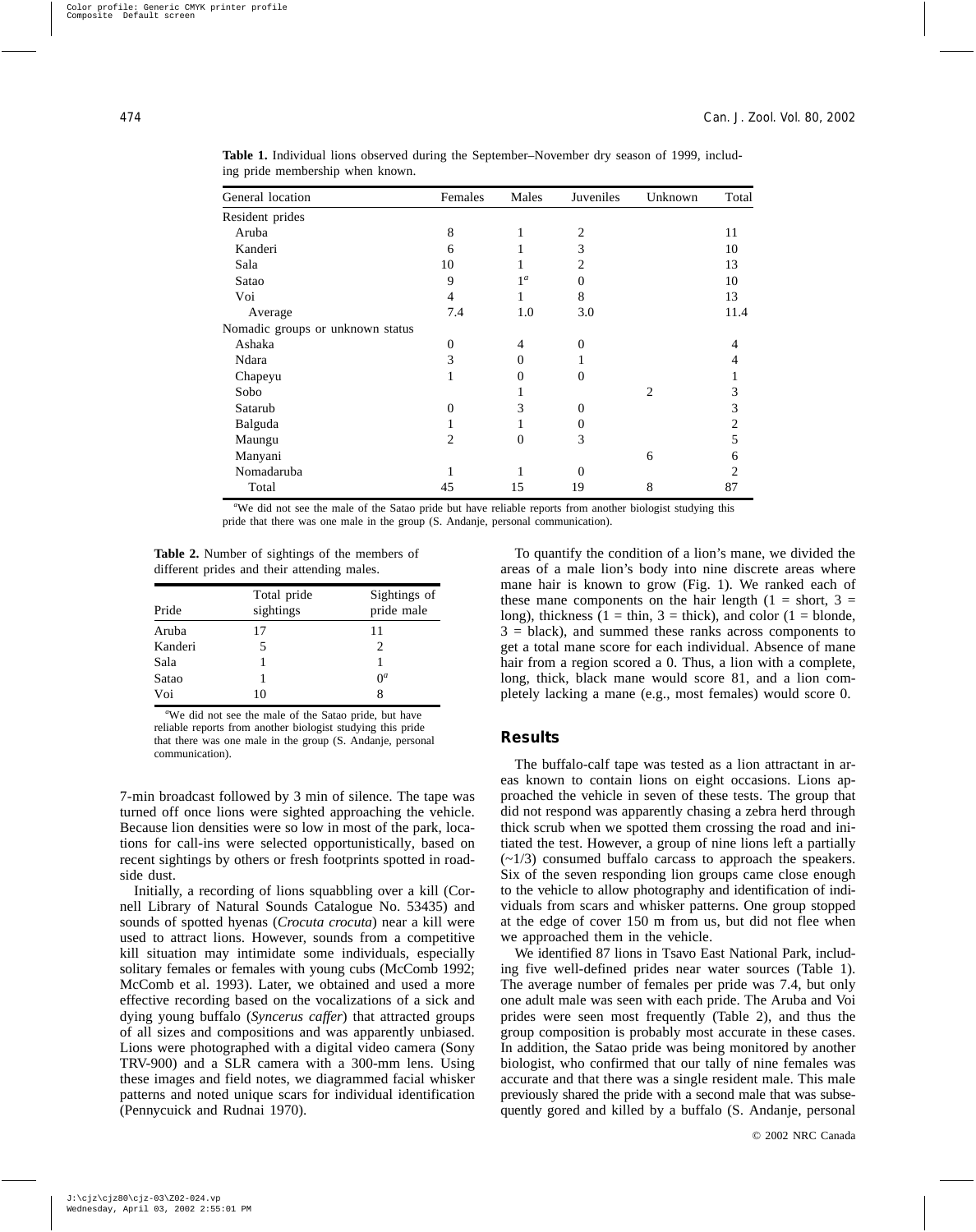|                                       | Age               | Forehead     | Dorsal                   |                          | Upper        |                    |             | Chest              | Elbow       | Belly              | Total mane |
|---------------------------------------|-------------------|--------------|--------------------------|--------------------------|--------------|--------------------|-------------|--------------------|-------------|--------------------|------------|
| Lion ID                               | rank <sup>a</sup> | hair         | crest                    | Sideburns                | neck         | Shoulder           | Throat      | tufts              | tufts       | fur                | score      |
| Observed in 1999                      |                   |              |                          |                          |              |                    |             |                    |             |                    |            |
| ArubaMonster                          | 3                 | $\mathbf{0}$ | $2 - 2 - 3$              | $2 - 3 - 1$              | $\mathbf{0}$ | $\theta$           | $\theta$    | $3 - 1 - 2$        | $\theta$    | $\mathbf{0}$       | 19         |
| Balduga                               | 3                 | $\Omega$     | $1 - 1 - 3$              | $2 - 2 - 1$              | $\Omega$     | $\Omega$           | $\Omega$    | $2 - 1 - 3$        | $\Omega$    | $\Omega$           | 16         |
| Kanderi                               | 3                 | $\Omega$     | $3 - 3 - 3$              | $3 - 3 - 1$              | $\Omega$     | $\Omega$           | $\Omega$    | $3 - 3 - 2$        | $\Omega$    | $\theta$           | 24         |
| AshakBadEye                           | $\overline{c}$    | $\Omega$     | $\mathbf{0}$             | $1 - 1 - 1$              | $\Omega$     | $\Omega$           | $2 - 3 - 1$ | $\Omega$           | $2 - 2 - 1$ | $\Omega$           | 14         |
| AshakFluffh                           | $\overline{c}$    | $\Omega$     | $\overline{\mathcal{L}}$ | $2 - 2 - 1$              | $\Omega$     | $\Omega$           | $2 - 2 - 1$ | $\Omega$           | $\Omega$    | $\theta$           | 10         |
| AshakaLeader                          | 2                 | $\Omega$     | $\mathbf{0}$             | $1 - 1 - 1$              | $\Omega$     | $\theta$           | $2 - 3 - 1$ | $\Omega$           | $\Omega$    | $\Omega$           | 9          |
| AshakaOther                           | 2                 | $\Omega$     | $\theta$                 | $\Omega$                 | $\Omega$     | $\Omega$           | $\Omega$    | $\Omega$           | $\theta$    | $\Omega$           | $\Omega$   |
| Voi                                   | $\overline{c}$    | $\theta$     | $2 - 1 - 1$              | $2 - 1 - 1$              | $\Omega$     | $\theta$           | $2 - 2 - 1$ | $2 - 3 - 1$        | $\Omega$    | $\Omega$           | 19         |
| ArubNomad                             | $\overline{c}$    | $\Omega$     | $2 - 2 - 3$              | $3 - 2 - 1$              | $\Omega$     | $\Omega$           | $2 - 3 - 2$ | $2 - 2 - 2$        | $\Omega$    | $\overline{0}$     | 24         |
| ArubSat1                              |                   | $\Omega$     | 0                        | $\Omega$                 | $\Omega$     | $\theta$           | $\theta$    | $\theta$           | $\Omega$    | 0                  | $\theta$   |
| ArubSat2                              |                   | $\Omega$     | $\theta$                 | $\Omega$                 | $\Omega$     | $\Omega$           | $\Omega$    | $\Omega$           | $\Omega$    | $\Omega$           | $\Omega$   |
| ArubSat3                              |                   | $\Omega$     | $1 - 1 - 2$              | $\Omega$                 | 0            | $\theta$           | $2 - 1 - 1$ | $\Omega$           | $\Omega$    | 0                  | 8          |
| Sala                                  |                   | $\Omega$     | $\mathbf{0}$             | $\Omega$                 | $\Omega$     | $\Omega$           | $\Omega$    | $\theta$           | $\Omega$    | $\overline{0}$     | $\Omega$   |
| Sobo                                  |                   | $\gamma$     | $\overline{\cdot}$       | $\overline{\mathcal{L}}$ | $\gamma$     | $\overline{\cdot}$ | $\gamma$    | $\overline{\cdot}$ | $\gamma$    | $\overline{\cdot}$ | ?          |
| Average                               |                   |              |                          |                          |              |                    |             |                    |             |                    | 11.0       |
| Historic Tsavo specimens <sup>b</sup> |                   |              |                          |                          |              |                    |             |                    |             |                    |            |
| ManEater1                             | 3                 | $\Omega$     | $\theta$                 | $2 - 2 - 1$              | $\Omega$     | $\Omega$           | $\theta$    | $2 - 1 - 3$        | $\Omega$    | 0                  | 11         |
| ManEater2                             | 3                 | $\theta$     | $\theta$                 | $2 - 2 - 1$              | $\Omega$     | $\theta$           | $\Omega$    | $\Omega$           | $\Omega$    | 0                  | 5          |

**Table 3.** Summary and breakdown of mane condition for adult male lions recorded in the area of Tsavo National Park.

Note: The three characters scored for each mane components are length of hair (1, short; 2, medium; 3, long), thickness of hair (1, thin; 2, medium; 3, thick), and color of hair (1, blonde; 2, brown; 3, black). A score of 0 indicates no hair in the region in question. See Fig. 1 for definitions of mane components.

Typical maned lions*<sup>c</sup>* 3 2–1–1 3–3–1 3–3–1 3–3–1 2–2–1 3–3–1 3–3–1 2–2–1 0 49

<sup>a</sup>An age rank of 1 indicates a young adult lion probably near the age that mane growth is first seen in typical lion populations (Smuts et al. 1978); an age rank of 2 indicates an adult; and an age rank of 3 indicates an older adult.

*b* See Fig. 2*e*.

*c* See Fig. 2*a*.

communication). None of the males observed had manes in the typical sense of that word. The average mane score was  $11.0 \pm 9.1$  for all males, and  $15.0 \pm 7.8$  when young adults were excluded (age rank 1 in Table 3). Tsavo males usually had some thin, short, blond hair forming dorsal crests, sideburns, throat hair, and (or) chest tufts, but lacked hair on the forehead, upper neck, shoulder, belly, and elbows (Table 3; Fig. 2). This manelessness was also observed in two historic lion specimens shot in Tsavo a century ago (Patterson 1914).

All behavioral observations suggested that these maneless lions behaved as normal reproductive males within the pride. One maneless male was observed copulating with a female on 9 October 1999. Furthermore, males in prides with cubs were observed to play and interact amiably with the young on numerous occasions. Males appeared to be territorial, as individuals were observed spraying on two occasions and roared on most nights.

## **Discussion**

The lions of Tsavo give proof that manes are not a universal trait of adult male *P. leo*. Most Tsavo lions were completely maneless or maintained remnant tufts of hair on their head or neck. Behavioral and skeletal evidence shows that these maneless males are fully adult (Patterson et al. 1999) and that they are reproductively active within pride social systems. This leaves the obvious questions: why are Tsavo lions maneless and what are the behavioral and social consequences of this loss?

Our field data on female group size refute the hypothesis that males are poorly maned because small female group size entails lower sexual selection (i.e., male–male competition and (or) female choice). Indeed, the average female group size for five Tsavo prides was large for the species (avg.  $= 7.4$ ; Table 1) but within the range observed in studies of maned lions (reviewed in Van Orsdol et al. 1985). Average female group size in Tsavo is noticeably larger than in some other arid savannas in Africa (Rodgers 1974). Low male–male competition and lower sexual selection for manes could also result from a strongly female biased sex ratio. We found more females than males in our surveys (3:1; Table 1), but a female-biased sex ratio is commonly found in studies of maned lions (e.g., Schaller 1972). In addition, our surveys were more likely to overlook nonterritorial ("nomadic") males that were avoiding the pride-controlled water sources. The number of adult male lions and malecoalition size in our study are comparable with those documented by Yamazaki (Yamazaki 1996) in a male-depopulated area of Zambia. In that case, however, this social variation was induced by high hunting harvest rates for males. Lions inside the Tsavo Parks have been strictly protected from hunting for more than half a century.

Without reason to expect that Tsavo lions experience lower sexual selection for manes, it seems more likely that they are maneless owing to higher environmental costs of possessing a mane. Specifically, we suspect that the hot, arid climate and thornbush habitat of Tsavo may combine to make it more costly to maintain a large mane in Tsavo than in more open, wetter, or cooler habitats. First, male lions in closed bushy habitat hunt more than males in open habitats (Funston et al. 1998). Conspicuous manes would make males more obvious to their potential prey, thereby making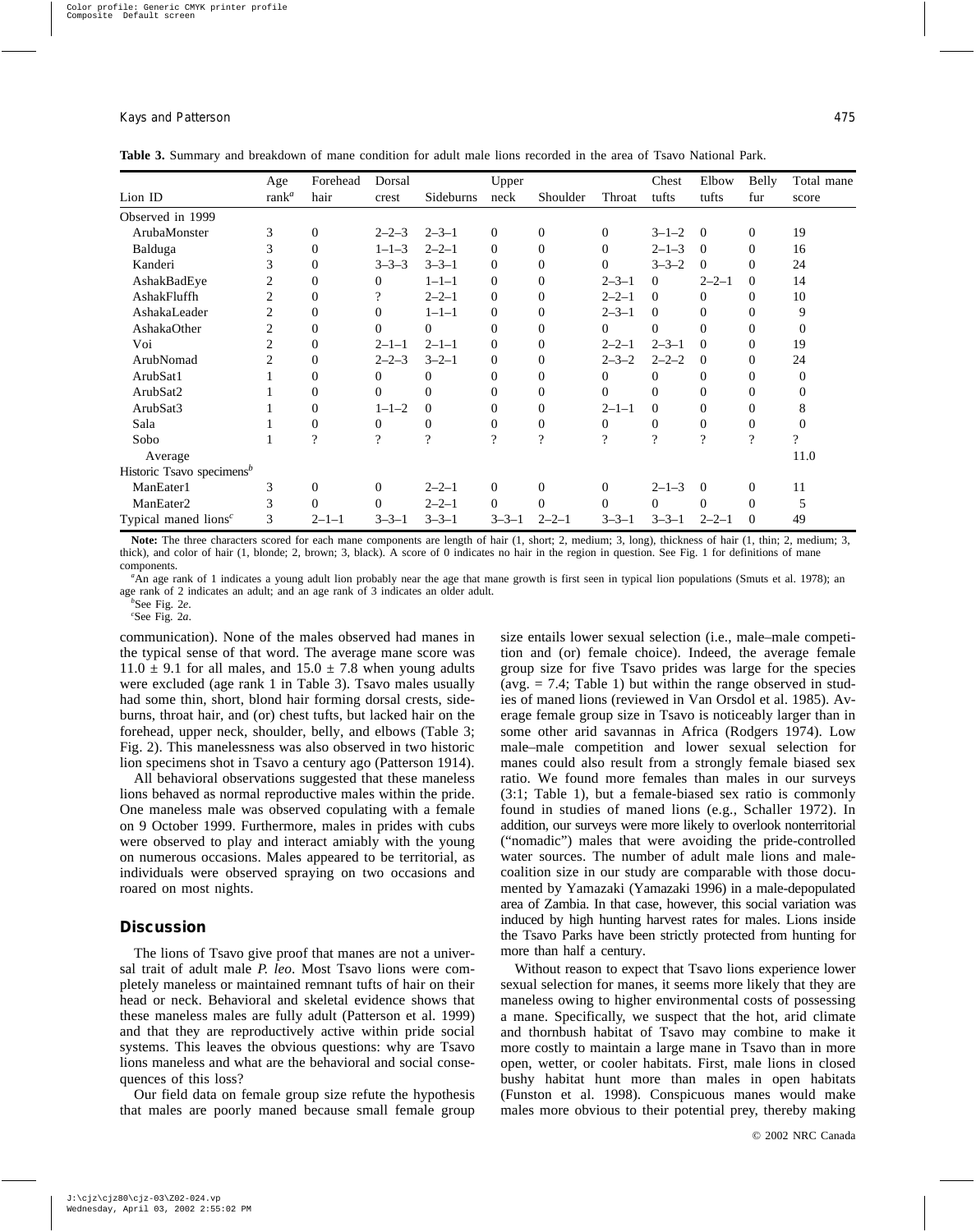**Fig. 2.** (A) A fully maned male lion from Botswana. Photograph by C. Harvey. (B–D) Adult male lions from Tsavo showing thin blonde sideburns and throat hair (AshakaLeader) (B), a large dorsal crest, sideburns, and chest tufts (Kanderi) (C), and a short dorsal crest, sideburns, and chest tufts with entangled burrs (ArubaMonster) (D). Photograph by R. Kays. (E) Two maneless man-eating lions shot near the Tsavo River by Col. Patterson in 1898. Reproduced with permission of the Field Museum, negative #GN87713c (photograph by G. Papadakis). ©1996 The Field Museum, Chicago, Ill. (F) A yellow baboon (*Papio cynocephalus*) with entangled burrs. Photograph by R. Kays.



them less efficient hunters. Second, a large mane may get stuck on the abundant thorn bushes of Tsavo, thereby impairing travel, making noise, and ripping out hair. Third, we found the burr seed of a plant, *Pupalia lappacea*, to be abundant in many parts of the park in 1999. These burrs were incredibly sticky and were seen stuck to the long hairs of lions, baboons, and jackals (Fig. 2*f*). While they are easily removed from short body hair, they become so entangled in longer hair that even dexterous baboons could not remove them without uprooting hair. We suspect that lions could tear out their own manes when attempting to remove mats of burrs. Last, but perhaps not least, the sweltering heat and extended drought of the coastal thorn scrub may exact an unsupportable cost from maned lions in terms of heat and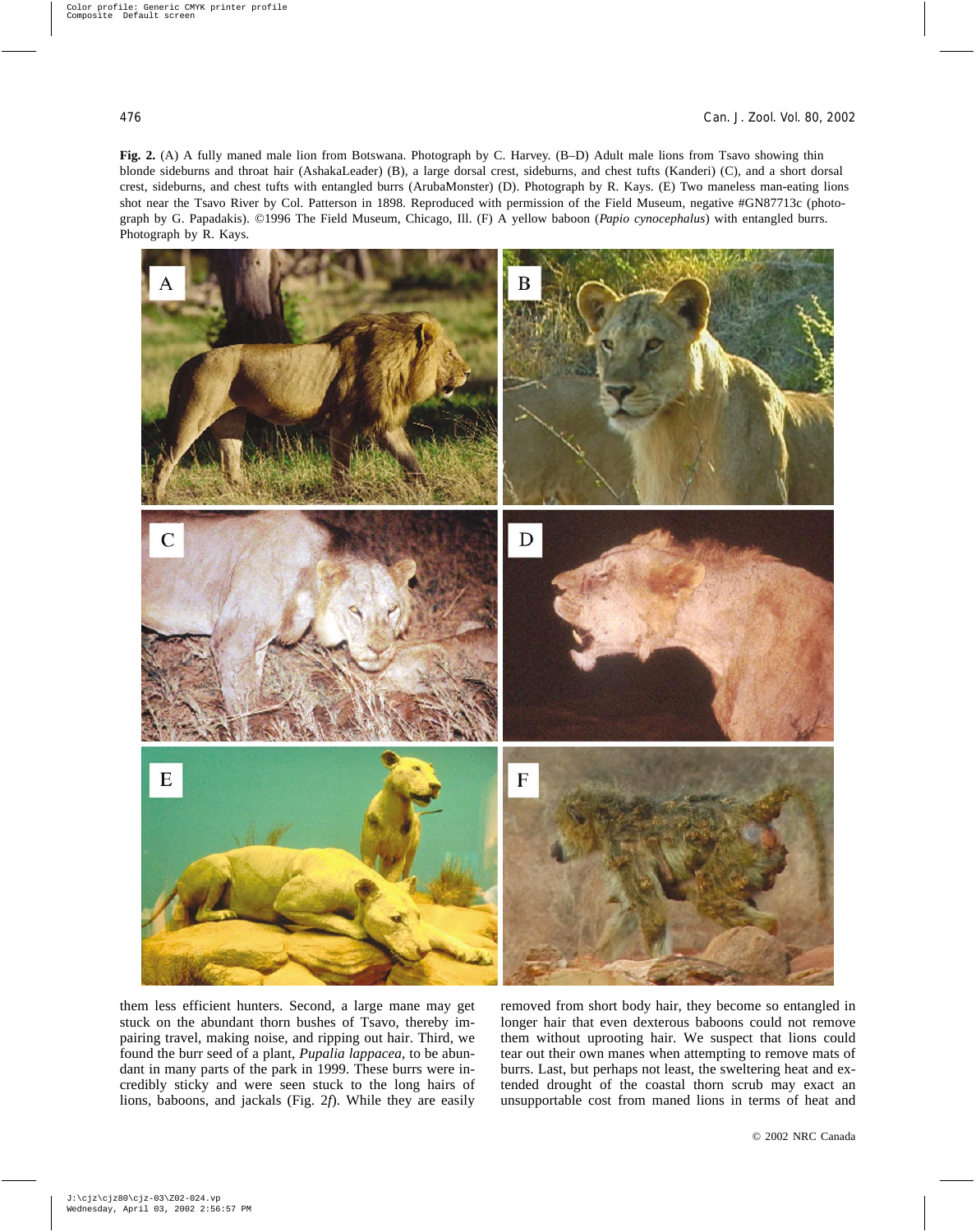water budgets. In this climate, maned lions ought to have restricted activity periods (especially during daylight) and smaller hunting ranges around permanent water. Manes are known to vary in length and density with elevation (cf. Swayne 1895 for Somalia), and maneless populations in Tsavo lie 350 km from profusely maned lions atop the Aberdares moorlands.

It is not clear if manelessness has evolved as an adaptation to some aspect of the Tsavo environment (i.e., genetic cause) or if the thorns and burrs merely pull out the mane as it grows in adolescent males (i.e., environmental cause). If mane hair is pulled out in each generation of male lions, young males would be expected to have larger manes, and individuals in more open habitats would be expected to retain their manes longer. Rarely, fully maned lions are seen in Tsavo (S. Andanje, personal communication) but there is no known relationship with their age or habitat preferences. Furthermore, many of the maneless lions documented in our study used the more open, southern portion, of Tsavo East National Park. This suggests that either thorns are not an important cause of manelessness or that the evolutionary selection for manelessness is working on a landscape level rather than simply pulling the mane hair out locally. If manelessness is a newly evolved adaptation, the mechanism may involve testosterone (or its derivatives), which is linked to hair growth and hair loss in mammals (Randall 1993; Thornton et al. 1996).

In addition to being maneless, the pride males we observed in Tsavo were unusual by singly defending a group of females. Each of five prides documented had but a single male. It is possible that because our observations of several prides were rather limited (Table 2), we might have missed an additional pride male. However, for the two prides we know best (Aruba and Voi), there was clearly only one male present. Furthermore, the Satao pride was frequently observed by a biologist based in the area who regularly noted two male lions with the pride until one was killed by a buffalo in August of 1999 (S. Andanje, personal communication). After his companion's death, the surviving male remained alone with the pride. Obviously, male coalitions in Tsavo are far less common than has been reported elsewhere. In studies of maned lions, males left alone to defend a group of females are soon displaced by a coalition of males with superior fighting strength, which are much more likely to maintain tenure of a pride (Schaller 1972; Bygott et al. 1979).

How single maneless males are able to hold relatively large groups of females remains unknown. A common explanation for both the small manes in these males and their ability as singletons to retain tenure of and exist alongside large female groups is suggested by human male pattern baldness (i.e., androgenetic alopecia). Testosterone is thought to cause inhibition of hair growth and balding on the scalp in genetically disposed human males and stump-tailed macaques (*Macaca arctoides*) (Thornton et al. 1993; Randall et al. 1994; Obana et al. 1997). Testosterone is also higher in territorial males compared with nonterritorial individuals (Millar et al. 1987; Woodroffe et al. 1997; Rachlow et al. 1998) and is known to raise aggression levels (Hubert 1990; Lumia et al. 1994). Increased aggression by male lions may raise the stakes of male–male conflict and permit solitary males to fend off groups of challengers. This mechanism is testable by assays of hormone titers of maned and maneless lions, a component of our on-going research.

## **Acknowledgements**

We thank the Kenya Wildlife Service for permission to work in their fantastic parks, and for their professional and enthusiastic help and hospitality. Special thanks go out to R. Muasya, J. Kimani, J. Kisio, and Charles at Manyani; W. Mukabane, Mr. Kagui, Mr. Muriuki, P. Muthusi, and Mr. Mwaluma at Voi; S. Andanje, S. Kasiki, N. Kio, O. Monyambo, and P. Mulandi in Tsavo East; and J. Isiche and Mr. Kaisha at Tsavo West. At the National Museums of Kenya, we thank Karege-Munene, N. Mudida, and especially Chui Nganga for their assistance. T. Gnoske first drew our attention to the maneless phenomenon and assisted with locating some historical references. C. Kusimba provided key logistical support, including equipment and a vehicle. Thanks to S. Lansing, B. Harney, and D. Patterson for assistance with fieldwork. Thanks to P. Kernan for drawing Fig. 1 and to C. Harvey for allowing us to use his photograph of a maned lion. Funding was provided by the Barbara Brown Fund for Mammal Research and the Street Mammal Expeditionary Fund (both at Field Museum), the Eli Lilly Foundation, the Explorers Club, the Negaunee Foundation, and a gift from Jake and Catherine Jacobus.

## **References**

Bertram, B.C.R. 1978. Pride of lions. Scribner, New York.

- Bradbury, J.W., and Vehrencamp, S.L. 1977. Social organisation and foraging in emballonurid bats. Behav. Ecol. Sociobiol. **2**: 1–17.
- Bygott, J.D., Bertram, B.C.R., and Hanby, J.P. 1979. Male lions in large coalitions gain reproductive advantages. Nature (Lond.), **282**: 838–840.
- Caro, T.M. 1989. Determinants of asociality in felids. *In* Comparative socioecology: the behavioral ecology of humans and other mammals. *Edited by* V. Staden and R.A. Foley. Blackwell Press, Oxford, U.K. pp. 41–74.
- Caro, T.M. 1994. Cheetahs of the Serengeti Plains: group living in an asocial species. University of Chicago Press, Chicago.
- Clutton-Brock, T.H. 1989. Mammalian mating systems. Proc. R. Soc. Lond. B Biol. Sci. **236**: 339–372.
- Clutton-Brock, T.H., Guinness, F.E., and Albon S.D. 1982. Red deer. University of Chicago Press, Chicago.
- Denis, A. 1964. Cats of Africa: the African lion. *In* Cats of the world. *Edited by* H. Loxton. Houghton Mifflin Co., Boston. pp. 16–34.
- Elliot, D.G. 1897. Lists of mammals from Somali-land obtained by the museum's East African expedition. Field Columbian Museum Zoological Series, **1**: 109–155.
- Emlen, S.T., and Oring, L.W. 1977. Ecology, sexual selection, and the evolution of mating systems. Science (Washington, D.C.), **197**: 215–223.
- Ewer, R.F. 1973. The carnivores. Comstock Publishing Associates, Ithaca, N.Y.
- Funston, P.J., Mills, M.G.L., Biggs, H.C., and Richardson, P.R.K. 1998. Hunting by male lions: ecological influences and socioecological implications. Anim. Behav. **56**: 1333–1345.
- Guggisberg, C.A.W. 1961. Simba, the life of the lion. Howard Timmins, Capetown.
- Guthrie, R.D. 1990. Frozen fauna of the Mammoth Steppe: the story of Blue Babe. University of Chicago Press, Chicago.